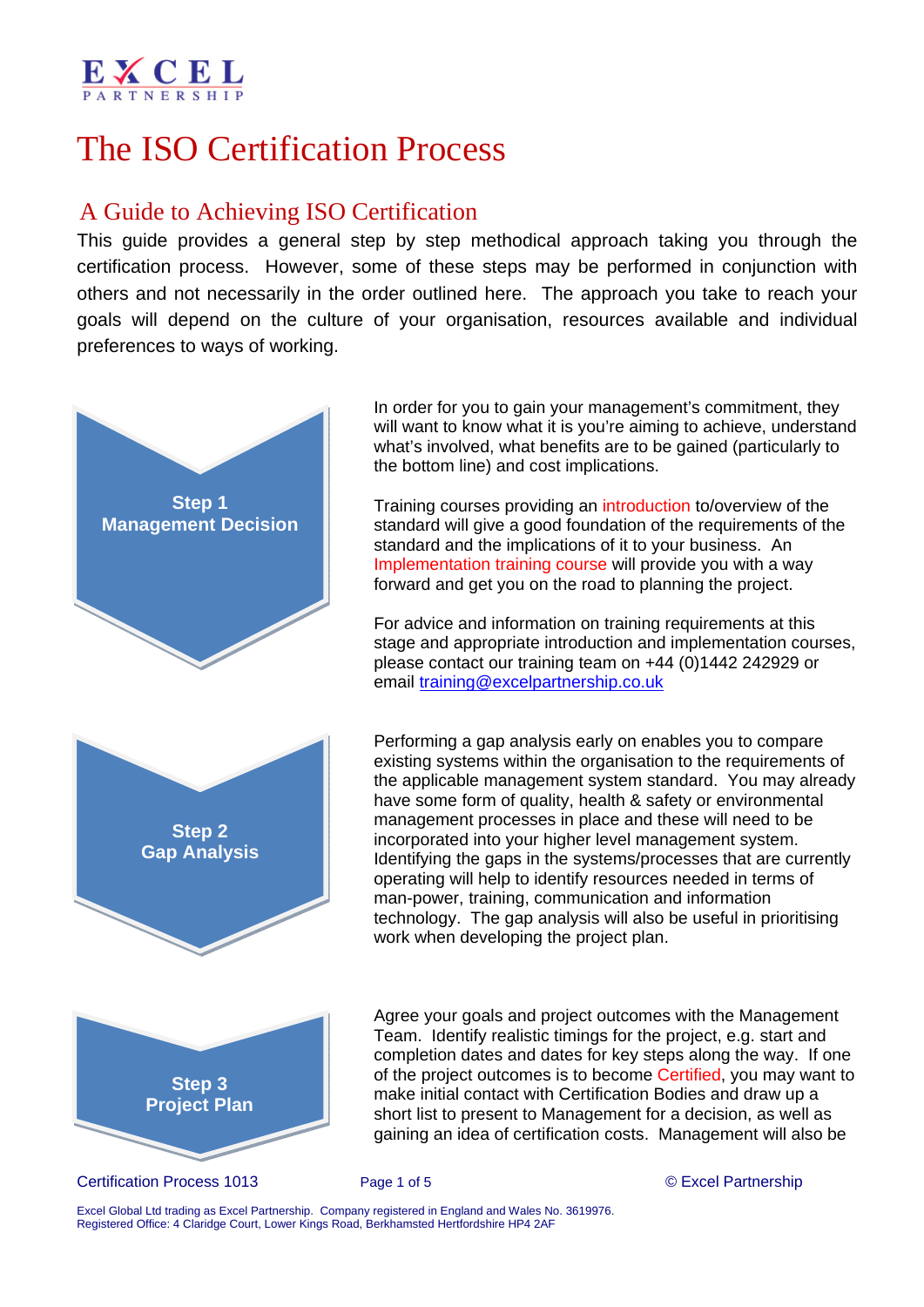

expecting a broader idea of overall project costs and what return on investment might be.

 Communicate the project plan to Management and the wider corporate community. Ensure that everyone is aware of what it is you're aiming to achieve, how this will work in practice, the overall benefits to the company and individuals alike, and the importance of everyone's role and involvement in the process. An in-house awareness course could help you achieve this with the knowledge being passed along to teams by those who have attended such training.

 Identify the core team who will be involved in the process of implementation and ensure they have the right experience and training for the roles. You will be appointing a Project Leader, Management Representative, Team Members and Internal Auditors. One person may take on a number of different roles, depending on the resources available. Provision of Internal Auditor or Lead Auditor training may be necessary to achieve your goals and such training can be delivered in-house or via a public programme, depending on the number of people requiring training. An introduction to the standard may also be a useful way to communicate the benefits of certification, and the process involved, to the wider staff community. Maintaining records of all training undertaken is a key requirement of management system standards.

 For advice and information on training requirements at this stage and appropriate auditor training courses, please contact our training team on +44 (0)1442 242929 or email training@excelpartnership.co.uk



 Documenting your management system involves describing the processes that operate within each department of your organisation, such as design, production, purchasing, quality control, marketing, finance, transport, storage, etc. and defining how these processes comply with the requirements of the standard being implemented. The documented system can be in electronic form or hard-copy and will likely consist of procedures, documents, records and standard forms relevant to the day to day operations of your business.

Certification Process 1013 Page 2 of 5 © Excel Partnership

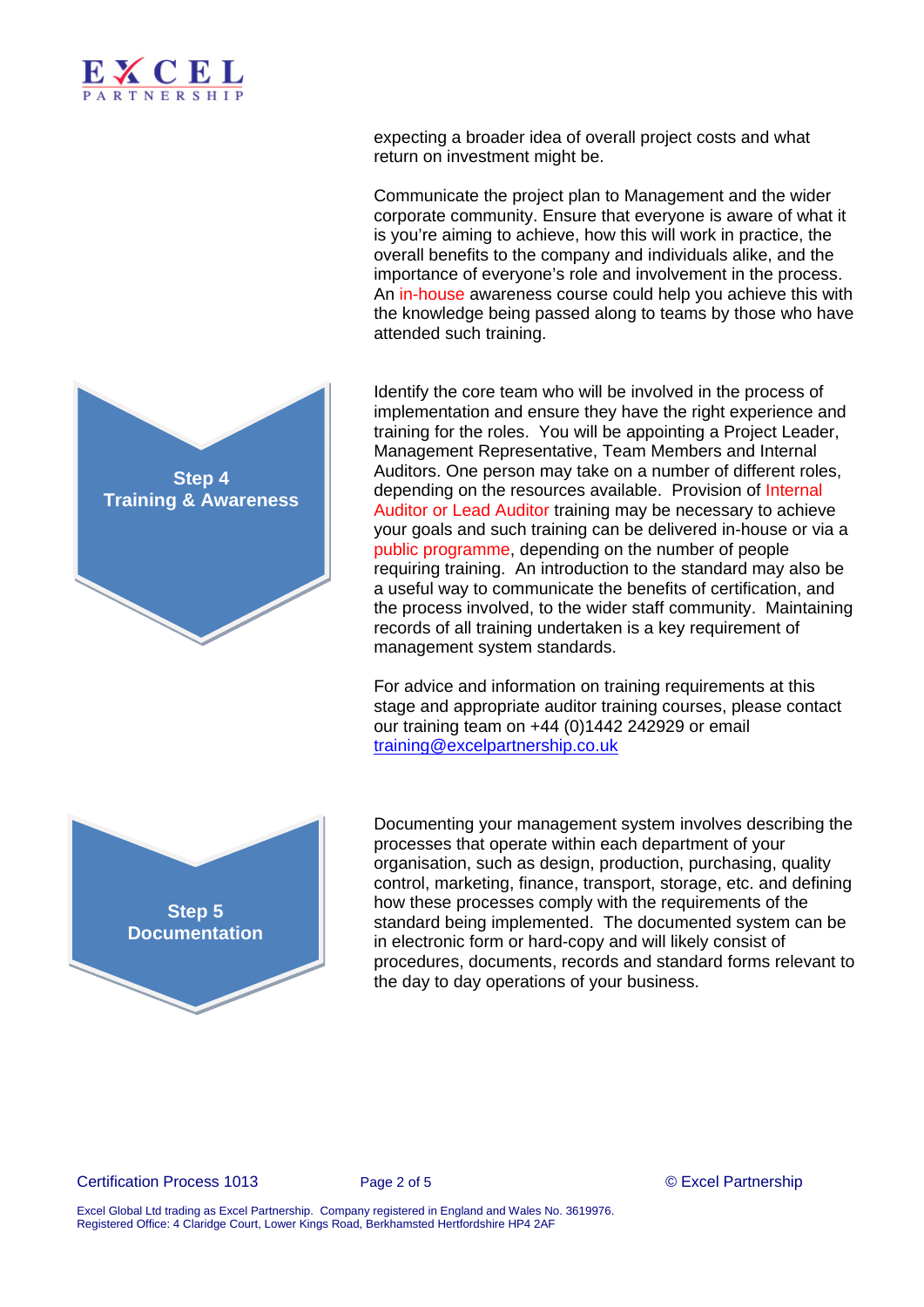



 Implementation of the management system involves putting the documented system into practice, assessing the different processes to ensure 1) they are meeting business needs and 2) they are not creating undue bureaucracy. You may hold your first Management Meeting to review procedures and information, reports and results from monitoring and measuring activities and agree any improvements or changes deemed necessary at this time.

 Conducting an internal audit of your management system is a key activity which helps you to assess the conformity of your system to the requirements of the relevant ISO standard, giving staff an idea as to what to expect from an external audit and the project team confidence in what has been implemented thus far. Auditing your management system also enables you to evaluate its effectiveness and identify areas for improvement.

 When considering the appointment of your Internal Audit team, ensure that:

- The Internal Auditors are appropriately trained (Internal Auditor Training Courses)
- The Internal Auditors are independent of the process or system being audited
- Resources are sufficient to cover all areas of the business, i.e. Internal Auditors are not auditing their own departments.

 A sequence of internal audits will demonstrate that your organisation complies with the requirements of the ISO standard and demonstrates that you've had the opportunity to identify and implement corrective actions for improvement.



If your organisation has decided to seek  $3<sup>rd</sup>$  party certification, you will need to select an Accredited Certification Body to conduct an objective and independent assessment of your management system. Whichever certification body you choose, if they are UKAS Accredited (or equivalent), this means they have been independently verified as being competent to conduct 3rd party assessments.

 Before the first Stage 1 external audit, ensure that everyone in the organisation is aware of when the audit is taking place, what may be expected of them and the purpose of the audit. Ensure the Management Team are available and check the facility for anything that may be out of place, e.g. an uncontrolled document on a notice board, an uncalibrated piece of measuring equipment, an unidentified part on a shelf.

Certification Process 1013 Page 3 of 5 © Excel Partnership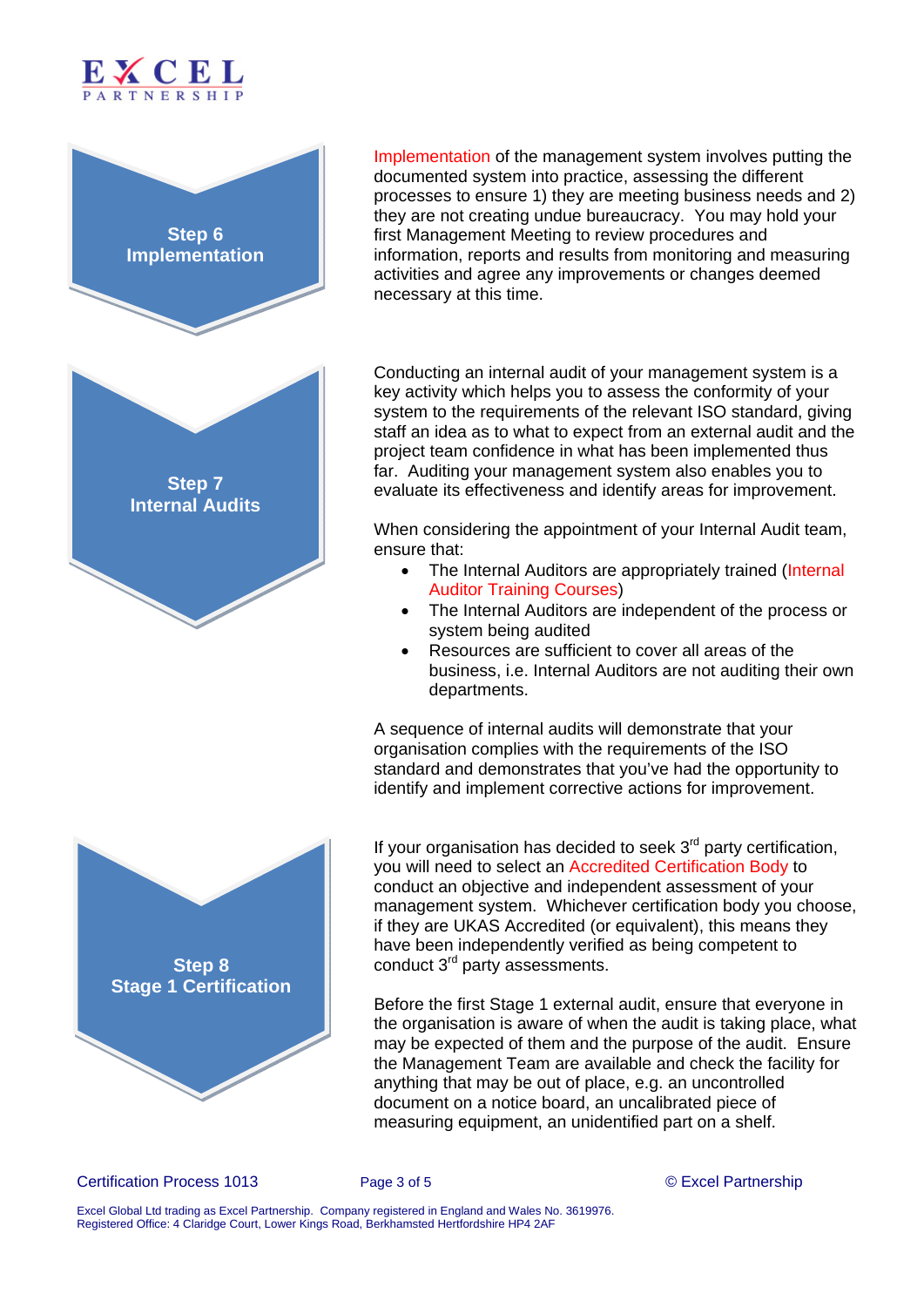

 The purpose of the Stage 1 audit performed by the certification body is generally to check that what you say you do meets the requirements of the applicable standard. Through interviews with members of the Project Team and Management Team, the assessor will determine how well you understand the requirements of the standard, the scope of your management system, key processes and any regulatory and compliance criteria that relate to your business and operations. They will review your documented management system and review the records of your internal audits and management reviews, at the end of which you will receive a report outlining any areas of concern to be addressed prior to the Stage 2 audit.

**Step 9 Stage 2 Certification Step 10 Continuous Improvement**

The purpose of the Stage 2 audit is to evaluate the implementation of your management system to ensure it conforms to the requirements of the standard and gauge its overall effectiveness. Staff at varying levels of the organisation will be interviewed to check understanding throughout the business and the effectiveness of the management system in all operations and activities will be assessed. The Management Team will be presented with an audit report at the end of the assessment, detailing the results and opportunities for improvement. Any non-conformities will be identified and discussed and follow-up actions agreed.

 Once your certification body has awarded your certification, ensure you communicate and celebrate this success with all employees as well as your customers.

 Make the most of your management system by keeping it 'alive'. If a management system is not kept active, a company may run the risk of it becoming a lead weight around its neck and all the work and investment becomes lost. For a management system to be fully effective, a programme of continuous review and improvement is necessary in order for the organisation to achieve real bottom line results.

- Implement the corrective actions identified in the Stage 2 audit and monitor their effectiveness
- Continue with a programme of internal audits
- Further training and continuous professional development, such as Auditor Mentoring, for the internal audit team may be required
- Surveillance audits conducted by Certification Body
- Explore advanced business tools to support the management system to help improve internal processes and business systems (e.g. Problem Solving, FMEA, Risk Management)

Certification Process 1013 Page 4 of 5 © Excel Partnership